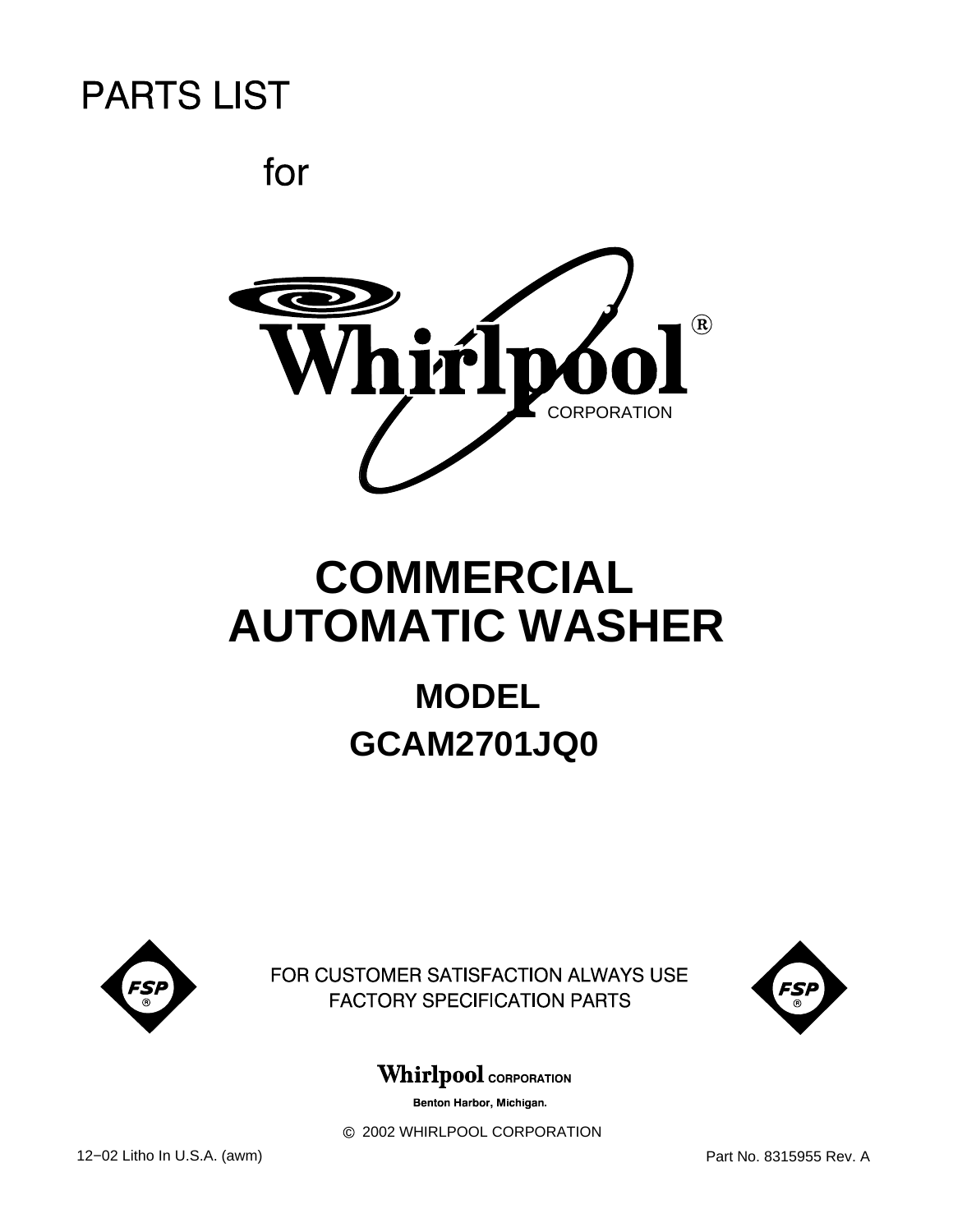

FOR ORDERING INFORMATION REFER TO PARTS PRICE LIST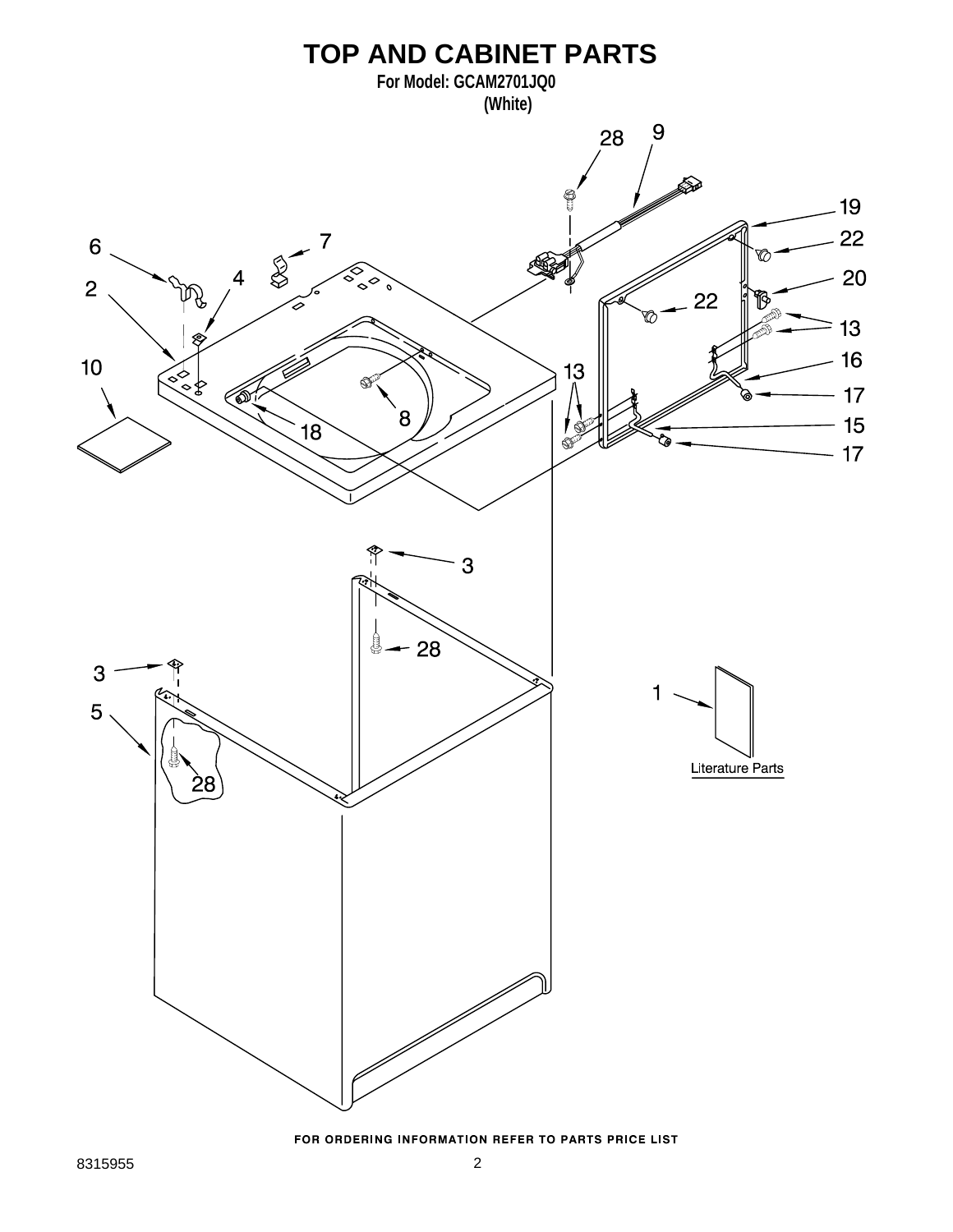### **TOP AND CABINET PARTS**

### **For Model: GCAM2701JQ0**

### **(White)**

| Illus.<br>No. | Part<br>No.     | <b>DESCRIPTION</b>             |
|---------------|-----------------|--------------------------------|
| 1             |                 | Literature Parts               |
|               | LIT8316243      | Installation                   |
|               |                 | Instructions                   |
|               | LIT8316242      | Wiring Diagram                 |
|               | LIT8315955      | Repair Parts List              |
| $\frac{2}{3}$ | 388486          | Top                            |
|               | 62750           | Spacer, Cabinet To             |
|               |                 | Top(4)                         |
| 4<br>5        | 358473<br>63424 | Nut, Push-In (2)<br>Cabinet    |
| 6             | 62780           | Clip, Top & Cabinet            |
|               |                 | & Rear Panel (2)               |
| 7             | 90016           | Clip                           |
| 8             | 3356311         | Screw & Washer,                |
|               |                 | Lid Switch (2)                 |
| 9<br>10       | 3953152         | 3352629 Switch, Lid<br>Shield, |
|               |                 | <b>Pressure Switch</b>         |
| 13            | 3351355         | Screw, Lid Hinge               |
|               |                 | Mounting (4)                   |
| 15            | 54584           | Hinge, Lid (L.H.)              |
| 16            | 54583           | Hinge, Lid (R.H.)              |
| 17<br>18      | 19119<br>21258  | Bumper, Lid Hinge              |
|               |                 | Bearing, Lid<br>Hinge (2)      |
| 19            | 8316256         | Lid                            |
| 20            | 358684          | Strike, Lid Switch             |
| 22            | 9724509         | Bumper, Lid (2)                |
| 28            | 3390631         | Screw,                         |
|               |                 | $10 - 16 \times 3/8$ (5)       |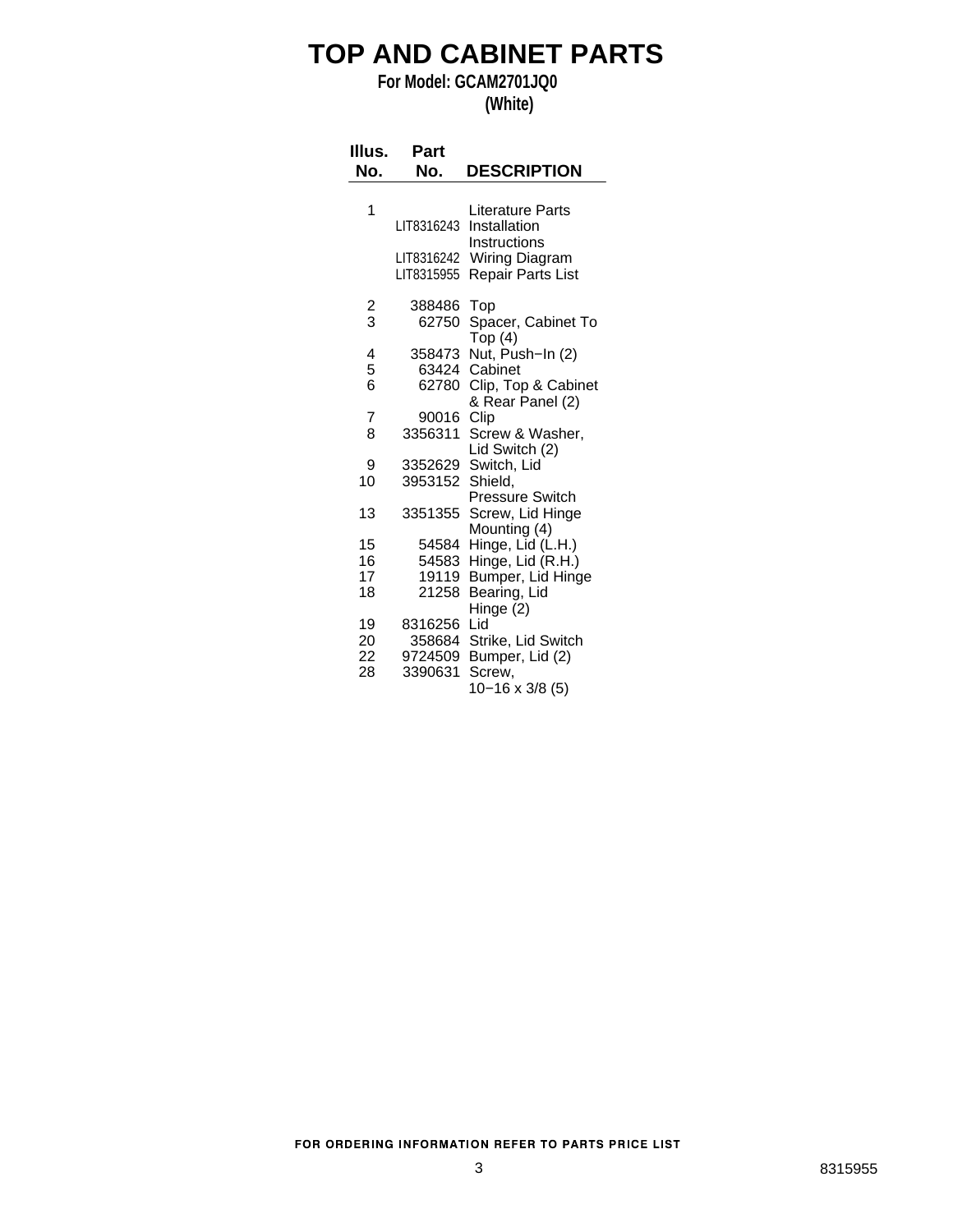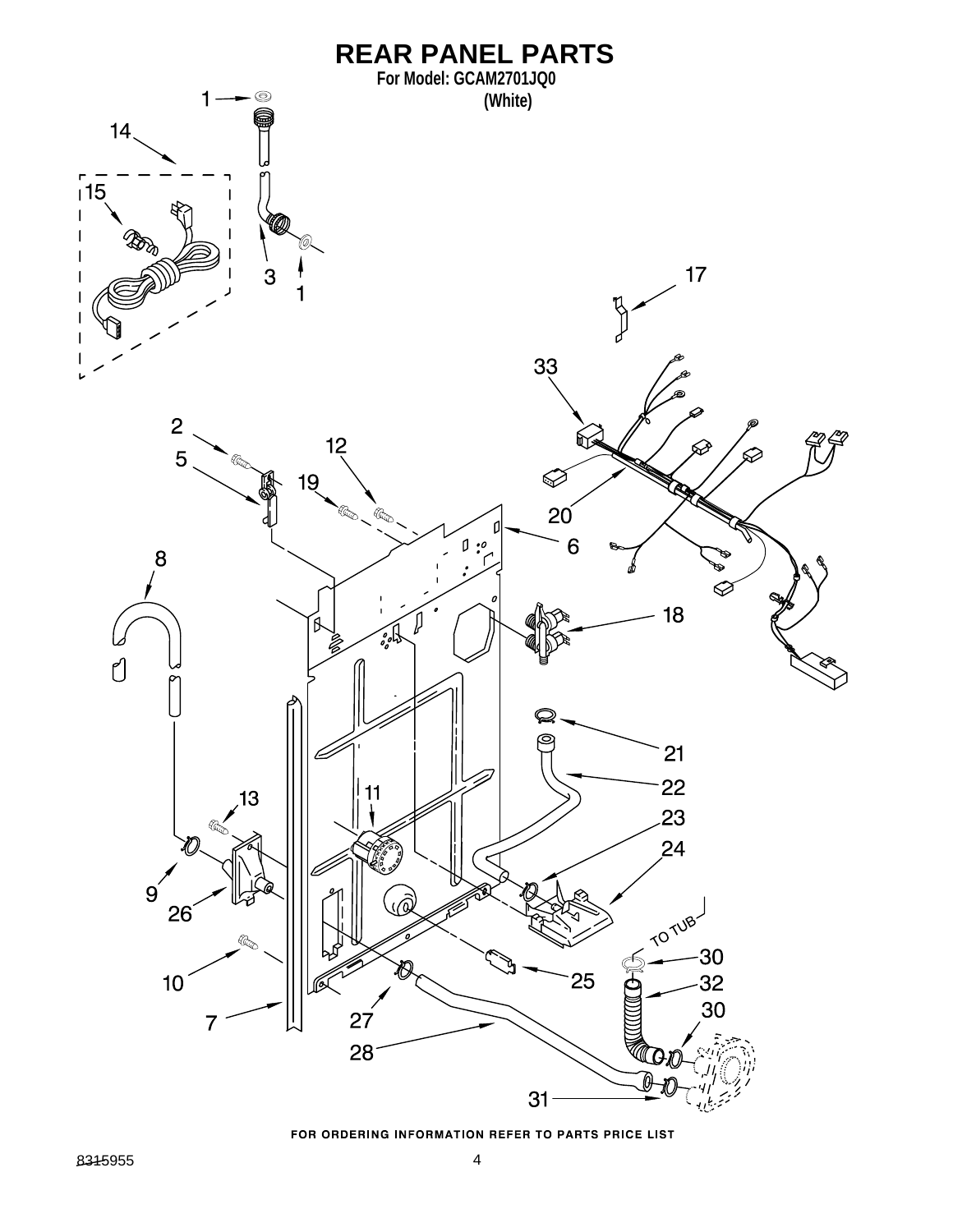# **REAR PANEL PARTS**

**For Model: GCAM2701JQ0**

### **(White)**

| Illus.              | <b>Part</b> |                                                                                       | Illus.   | Part            |                                                             | Illus.         | <b>Part</b> |                                                                                   |
|---------------------|-------------|---------------------------------------------------------------------------------------|----------|-----------------|-------------------------------------------------------------|----------------|-------------|-----------------------------------------------------------------------------------|
| No.                 | No.         | <b>DESCRIPTION</b>                                                                    | No.      | No.             | <b>DESCRIPTION</b>                                          | No.            | No.         | <b>DESCRIPTION</b>                                                                |
| 1                   |             | 16123 Washer, Water<br>Inlet Hose (4)                                                 | 9<br>10  |                 | 356138 Clamp, Hose<br>62863 Screw, 10-16 x 3/8              | 21<br>22       |             | 370451 Clamp, Hose<br>3357328 Hose, Vacuum                                        |
| $\overline{2}$<br>3 | 3390647     | $(1 - 1/16 \times 5/8)$<br>Screw, 8-18 x 1/2<br>Hose, Water                           | 11<br>12 | 3952720 Switch, | Water Level<br>3351614 Screw, 10-24 x 3/8                   | 23<br>24       |             | Break<br>371503 Clamp, Hose<br>387606 Break, Vacuum                               |
|                     |             | Inlet $(2)$<br>3949380 Blue Coupler                                                   | 13<br>14 |                 | 90864 Screw, 10-24 x 1/2<br>3359548 Cord, Power             | 25             |             | 63290 Support, Rear<br>Panel                                                      |
| 5                   |             | 3949381 Red Coupler<br>387402 Hinge, Console (2)                                      | 15<br>17 |                 | 63848 Strain Relief,<br>Power Cord<br>8054658 Clip, Harness | 26             |             | 3361809 Connector, Drain<br>Hose<br>3366912 Clamp, Hose                           |
| 6<br>7<br>8         |             | 8316250 Panel, Rear<br>62747 Pad, Rear Panel<br>96743 Hose, Drain                     | 18       |                 | 3952164 Valve, Water<br>Mixing                              | 27<br>28       |             | 3359818 Hose, Pump To<br><b>Drain Connector</b>                                   |
|                     | 661577      | $(4 \text{ ft.})$<br>Hose, Corrugated<br>(9 ft.)                                      | 19<br>20 | 3363655         | 9740848 Screw, 8-18 x 1/2<br>Hose, Pressure<br>Switch       | 30<br>31<br>32 |             | 3363366 Clamp, Hose<br>660628 Clamp, Hose<br>3951449 Hose, Pump To Tub            |
|                     |             | (Not Included)<br>3357090 Extension,<br>Drain Hose<br>(21 Inches.)<br>(Not Included.) |          |                 |                                                             | 33             |             | 3954755 Harness, Wiring<br>(Includes $#20$ )<br>(For Detail See<br>Pages 12 & 13) |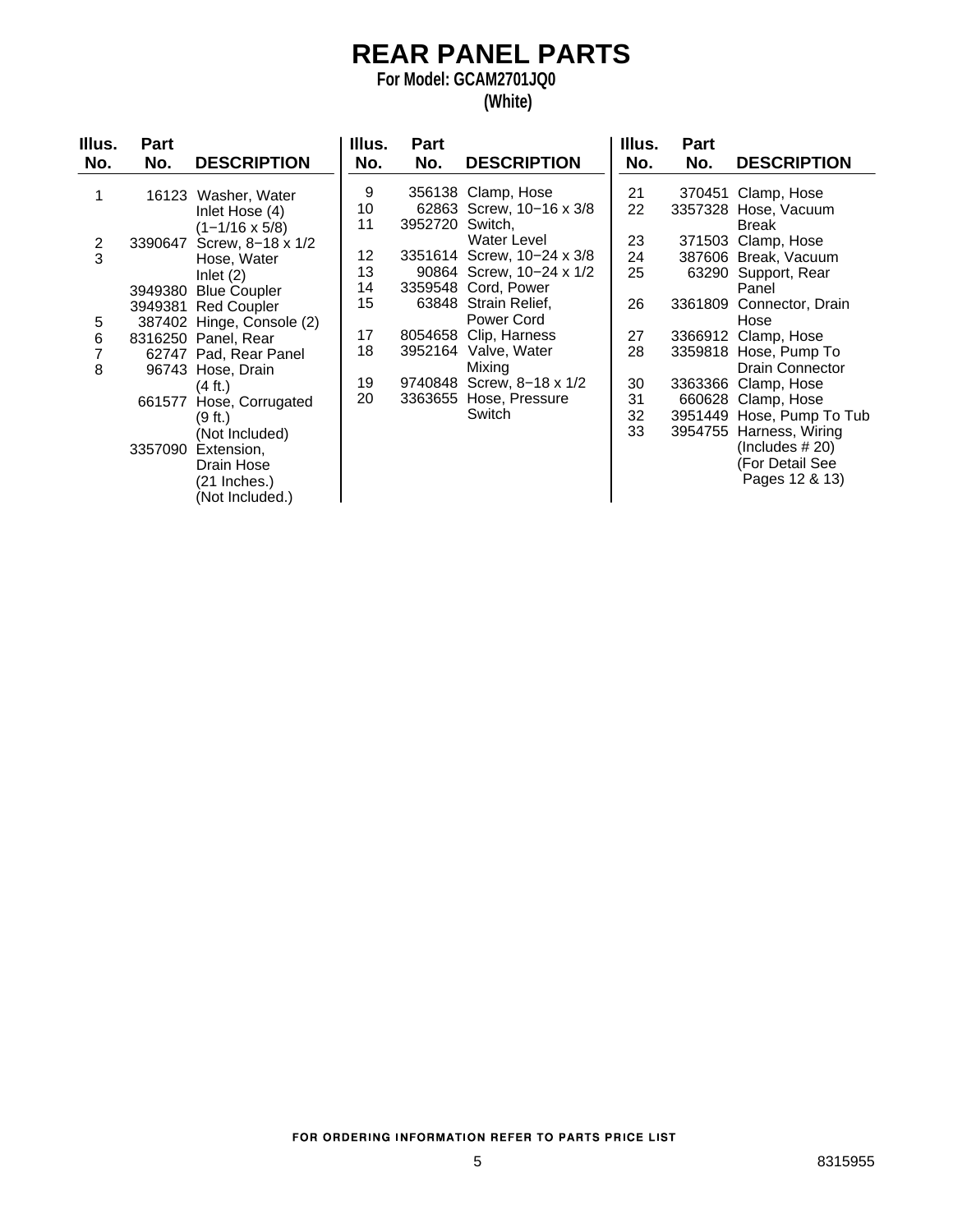### **AGITATOR, BASKET AND TUB PARTS**

**For Model: GCAM2701JQ0 (White)**

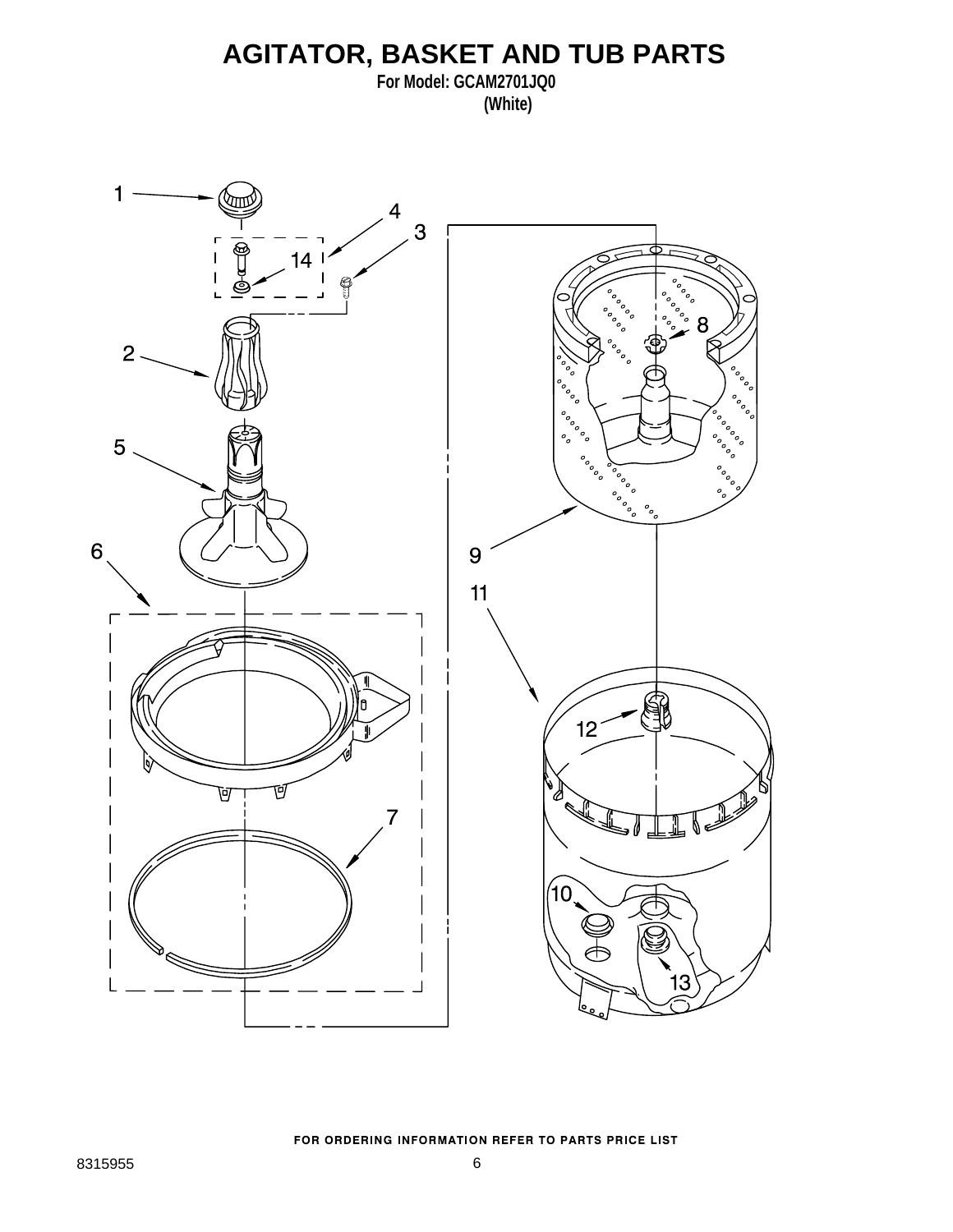### **AGITATOR, BASKET AND TUB PARTS**

**For Model: GCAM2701JQ0**

**(White)**

| Illus. | Part |                    |
|--------|------|--------------------|
| No.    | No.  | <b>DESCRIPTION</b> |
|        |      |                    |

| 1              |         | 3355758 Cap, Agitator  |
|----------------|---------|------------------------|
| 2              |         | 64210 Extension,       |
|                |         | Agitator               |
| 3              | 63027   | Screw                  |
| 4              |         | 358237 Screw & Washer  |
|                |         | $(5/16 - 24 \times 1)$ |
| 5              |         | 64214 Agitator         |
| 6              |         | 63851 Tub Ring         |
| $\overline{7}$ | 3359585 | Gasket, Tub Ring       |
| 8              | 21366   | Nut, Spanner           |
| 9              | 3951989 | Basket &               |
|                |         | Balance Ring           |
| 10             | 3352284 | Plug, Snap-In (4)      |
| 11             | 63849   | Tub                    |
| 12             | 389140  | Block, Drive           |
| 13             | 383727  | Gasket, Centerpost     |
| 14             | 3949550 | Washer                 |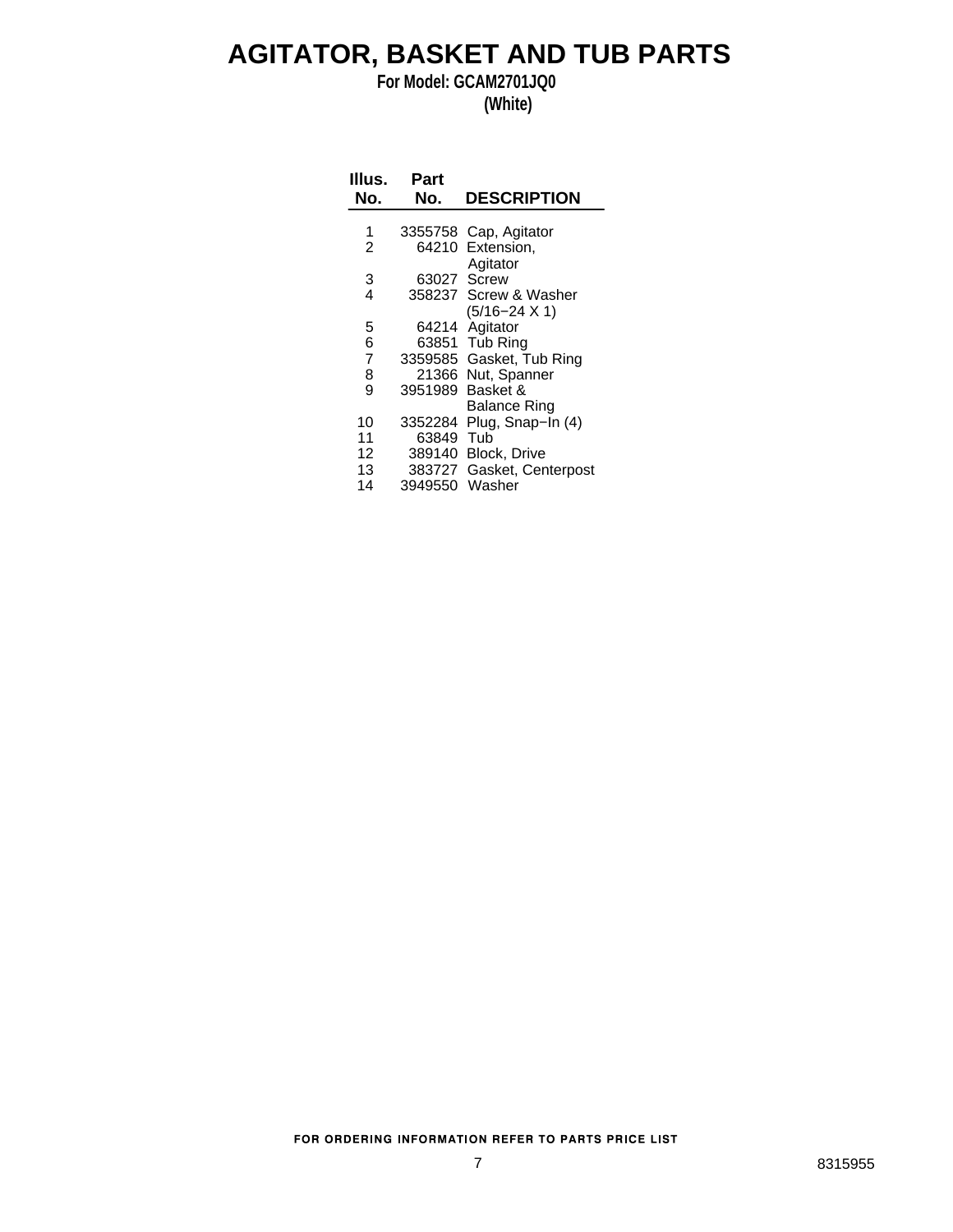## **BRAKE, CLUTCH, GEARCASE, MOTOR AND PUMP PARTS**

**For Model: GCAM2701JQ0**

**(White)**

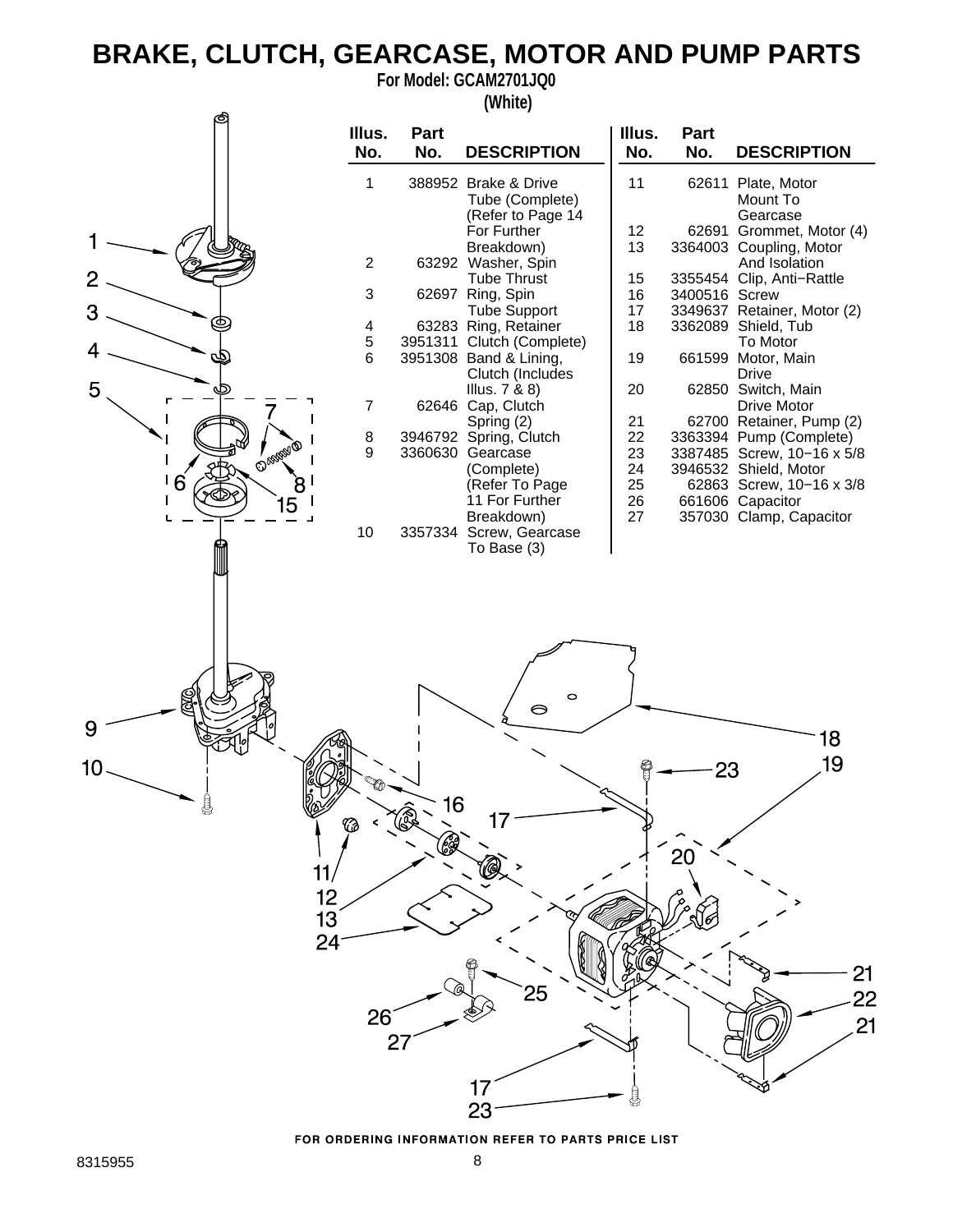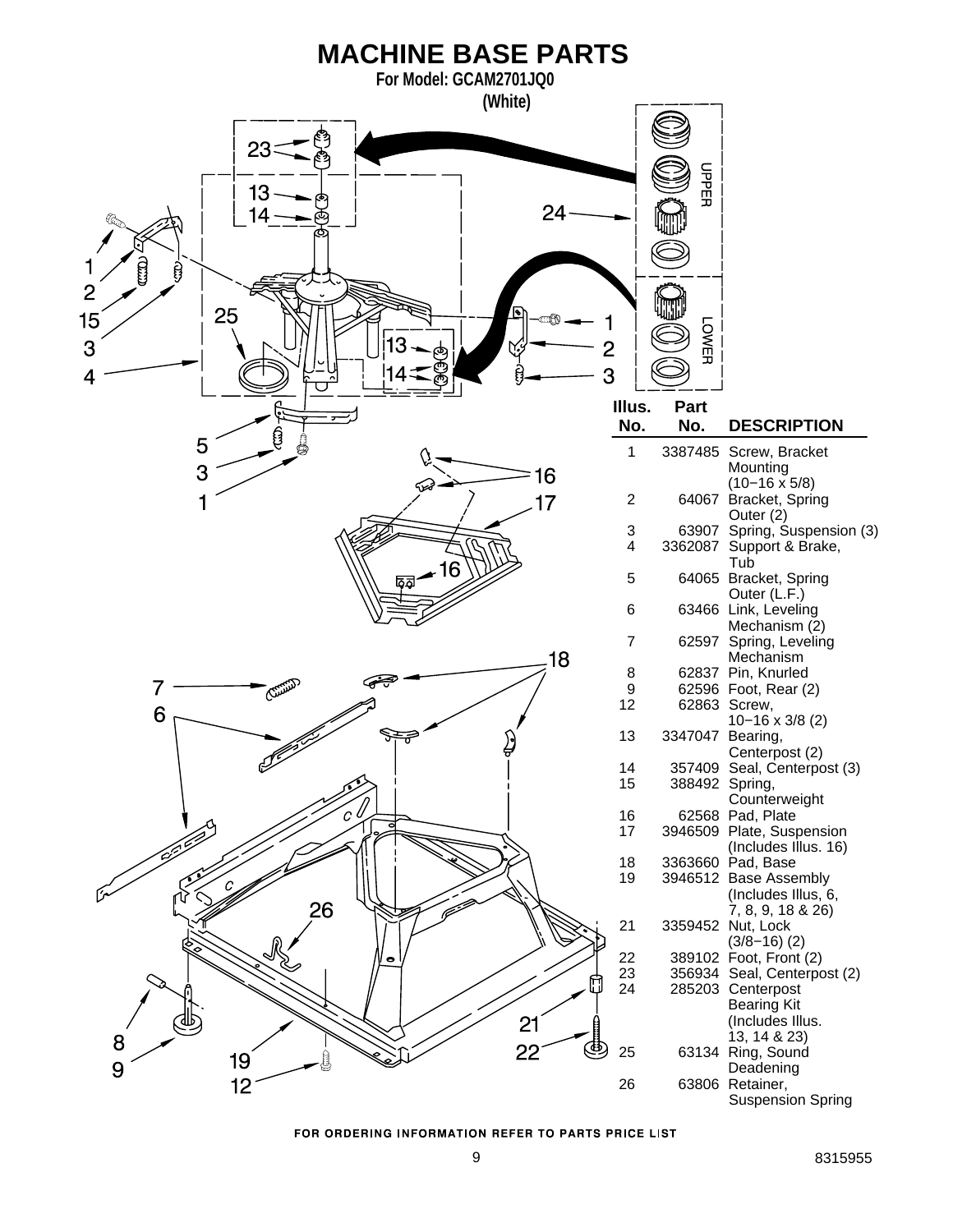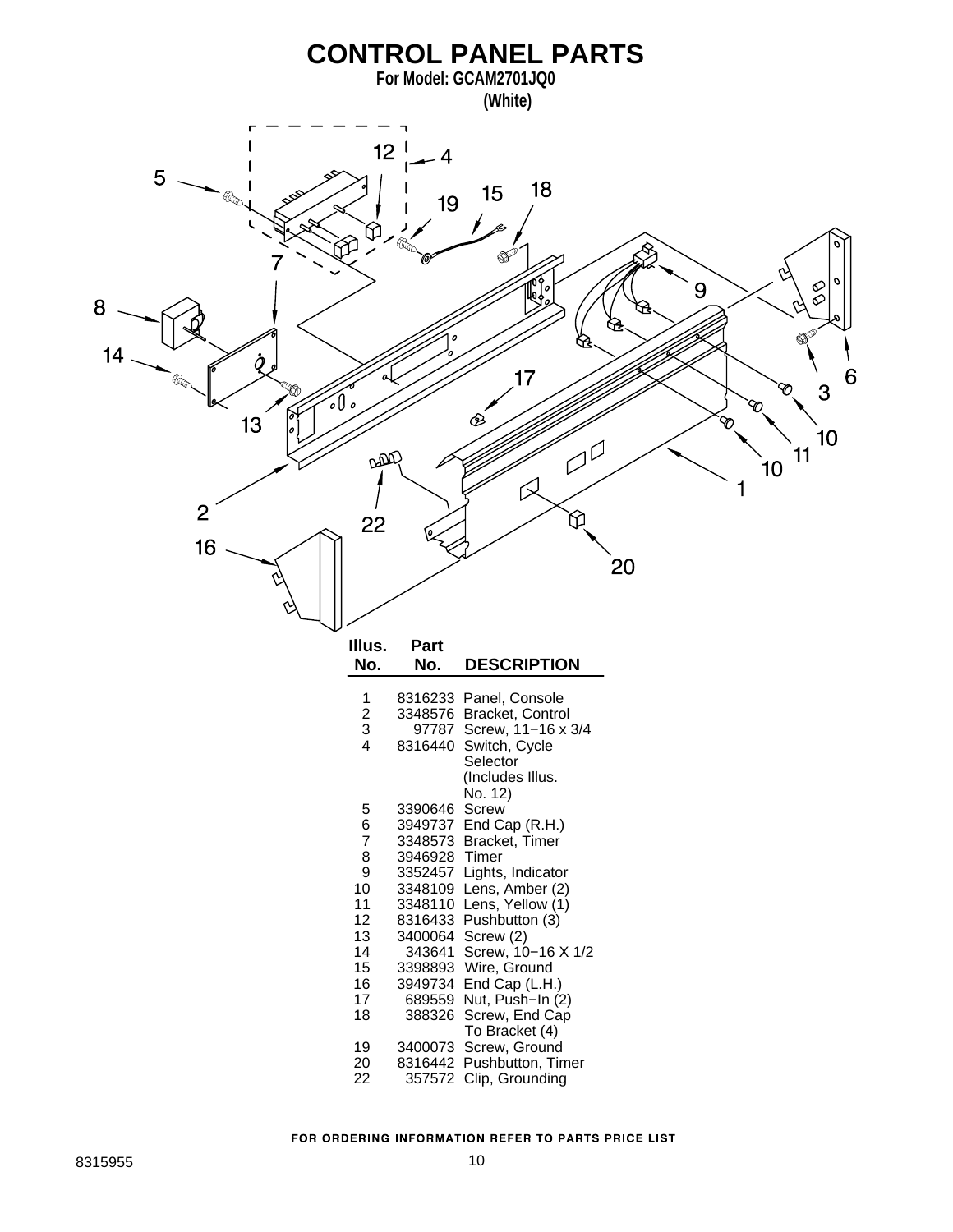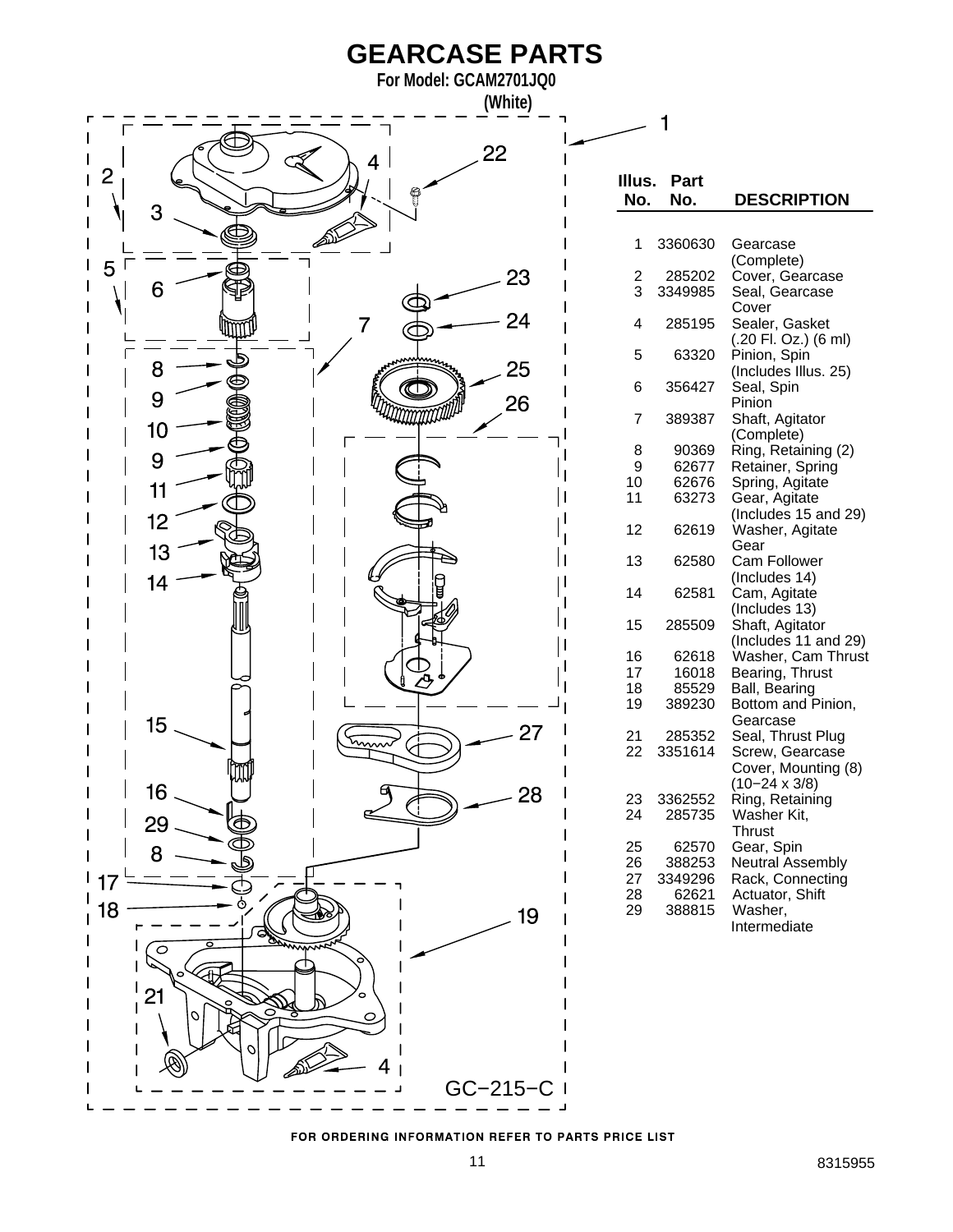

WH2G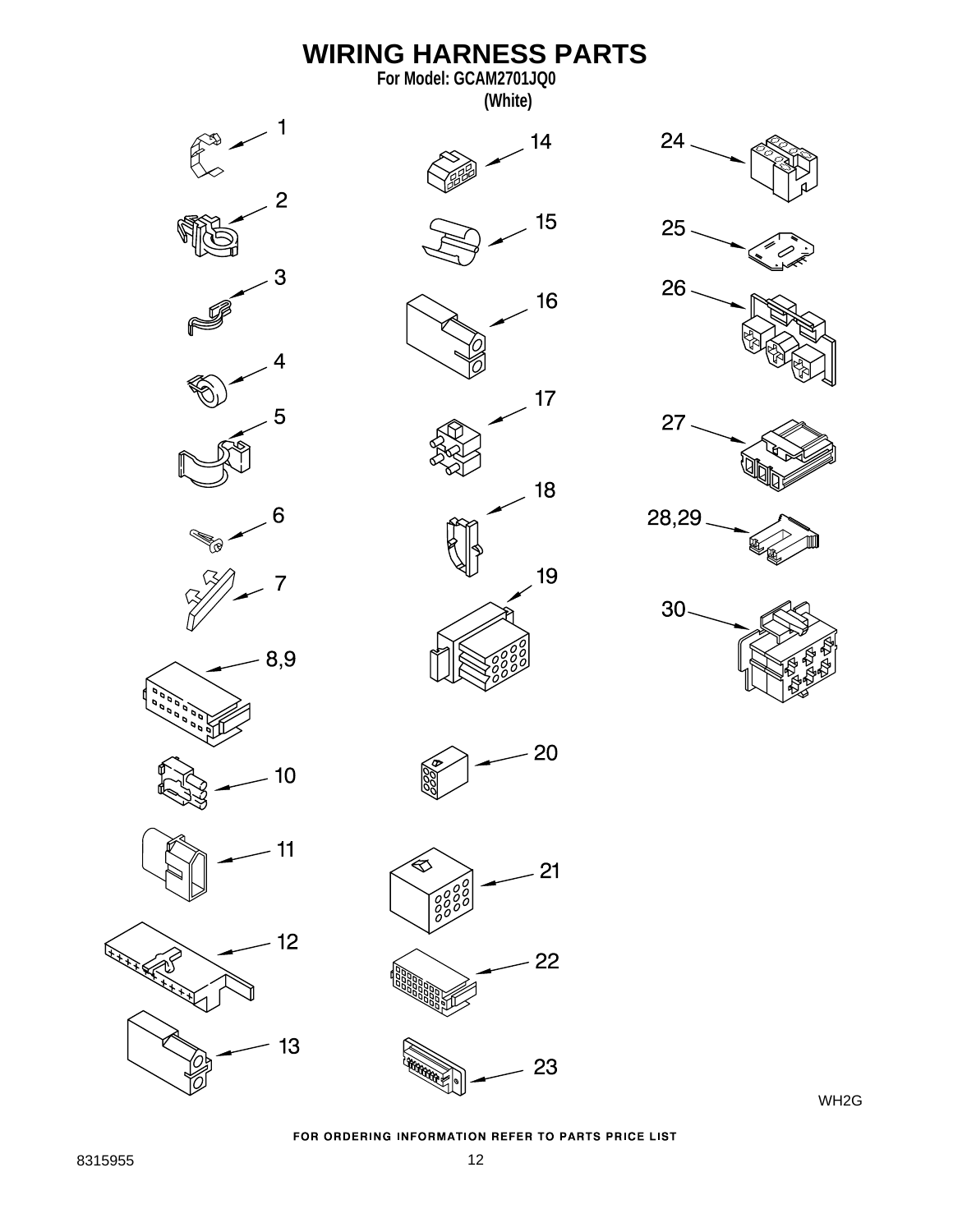### **WIRING HARNESS PARTS**

**For Model: GCAM2701JQ0**

### **(White)**

| Illus.                              | <b>Part</b> |                                                                 | Illus.   | Part    |                                                                             | Illus.   | Part               |                                                                           |
|-------------------------------------|-------------|-----------------------------------------------------------------|----------|---------|-----------------------------------------------------------------------------|----------|--------------------|---------------------------------------------------------------------------|
| No.                                 | No.         | <b>DESCRIPTION</b>                                              | No.      | No.     | <b>DESCRIPTION</b>                                                          | No.      | No.                | <b>DESCRIPTION</b>                                                        |
| 1                                   |             | 3349557 Clip, Harness<br>388498 Clip, Harness                   | 13       |         | 3348075 Block, Disconnect<br>(Motor 3 Speed)                                | 23<br>24 |                    | 3349494 Connector, Etc<br>60687 Connector, Relay                          |
| $\frac{2}{3}$<br>4<br>$\frac{5}{6}$ | 3352501     | 3347812 Clip, Harness<br>Clip, Harness<br>90016 Clip, Harness   | 14       | 3347243 | (Use Term. 94613<br>Or 94614.)<br>Block, Disconnect                         | 25<br>26 | 3948617            | (Use Term.308569)<br>3407125 E.T.C. Control<br>Connector (T.P.A.)         |
| $\overline{7}$                      |             | 3390496 Clip, Harness<br>389379 Retainer,<br>(Suds Models)      | 15<br>16 |         | (Use Term. 352088)<br>63523 Protector<br>717252 Connector                   |          |                    | (3–Circuit)<br>(Lid Switch)<br>(Use Term. 3948619                         |
| 8                                   | 352090      | Timer, Block<br><b>Disconnect</b><br>(White)                    | 17       | 387566  | $(2-Way)$<br>(Use Term.94614)<br>Plug, Terminal                             | 27       | 3360056            | OR 3948620.)<br>Connector (T.P.A)<br>(3–Circuit)                          |
| 9                                   | 352089      | Timer, Block<br><b>Disconnect</b><br>(Black)                    |          |         | $(4-Way)$<br>(Power Cord)<br>(Use M3 Screws)                                |          |                    | (Pressure Switch)<br>(Use Term.3948619<br>OR 3948620.)                    |
| 10                                  |             | 62889 Receptacle,<br>Terminal<br>$(3-Way)$<br>(Lid Switch)      | 18<br>19 |         | 3352944 Clip, Harness<br>3390423 Block, Disconnect<br>$(12-Way)$<br>(Timer) | 28<br>29 | 3354925<br>3354926 | Block, Connector<br>(Cold Valve)<br>(Use Term.693217)<br>Block, Connector |
|                                     |             | (Use Term.94613)<br>Or 94614.)                                  | 20       | 3347730 | (Use Term. 94613)<br>Receptacle                                             |          |                    | (Hot Valve)<br>(Use Term.693217)                                          |
| 11                                  |             | 353424 Plug, Terminal<br>$(3-Way)$<br>(Power Cord)              | 21       | 388818  | $(6-Wav)$<br>(Use Term. 94613)<br>Plug, Terminal                            | 30       | 3948615            | Connector (T.P.A.)<br>(6–Circuit)<br>(Temp. Switch)                       |
| 12                                  | 62505       | (Use Term.94613)<br><b>Block, Disconnect</b><br>(Motor 2 Speed) |          |         | $(12-Way)$<br>(Use Term. 94613<br>Or 94614.)                                |          |                    | (Use Term.3948619<br>OR 3948620.)                                         |
|                                     |             | (Use Term.352088)                                               | 22       | 3369366 | Timer, Block<br><b>Disconnect</b><br>(Black) (Amp)<br>(Use Term.3369365)    |          |                    |                                                                           |

# **FOR COMPLETE WIRING HARNESS REFER TO CONTROL AND REAR PANEL PARTS PAGE**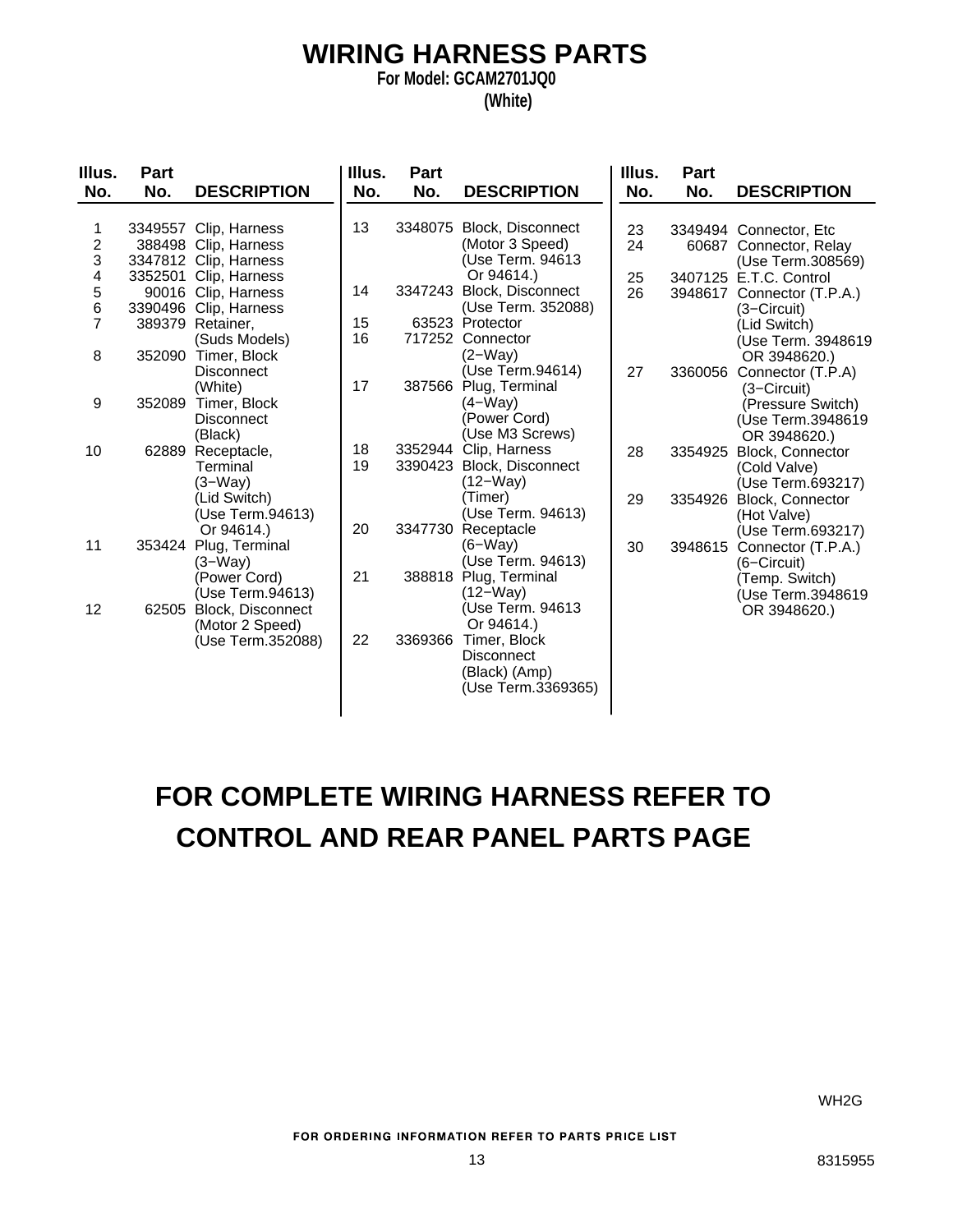## **BRAKE AND DRIVE TUBE PARTS**